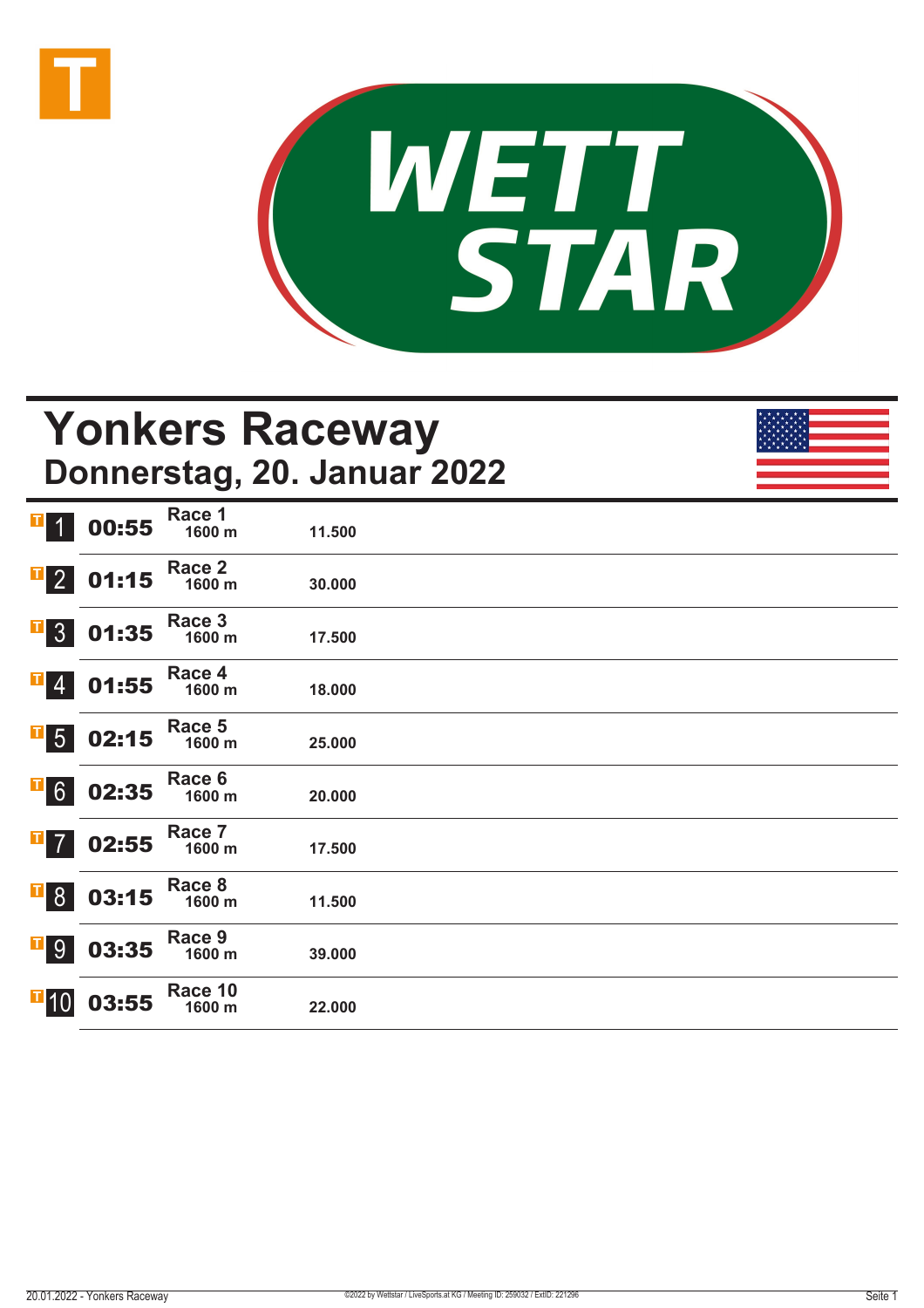| Acefourtyfour Alex               |    | Coral Bella               |                 | Heavens Showgirl A     | 9  | No Win No Feed A | 5  | Somebeachsomefra       |  |
|----------------------------------|----|---------------------------|-----------------|------------------------|----|------------------|----|------------------------|--|
| Alexa Skve                       |    | Cousin Mary               |                 | Ideal Hannah           |    | Onemoreswan      | 10 | Stav Safe              |  |
| American Tour N                  |    | Credit Con                |                 | <b>Identity Police</b> |    | Perron           |    | Storm Bringer          |  |
| Annabelle Hanover                |    | <b>Crystal Sparkles N</b> |                 | I'm Very Special       |    | Ponder The Odds  |    | <b>Striking Genson</b> |  |
| Anne Bonney N                    |    | Dbldelitebrigade N        |                 | Iron Mistress          |    | Pray The Rosary  |    | <b>Sweet Sally Sue</b> |  |
| Awesome Trix                     |    | Delitfulcatherin N        |                 | Jody                   |    | Ready Set Rock   |    | Swiss House Onfire     |  |
| <b>Believer</b>                  | 10 | Dragon Roll               |                 | Juxta Cowgirl          |    | Real Mccov       |    | Tell Me A Joke         |  |
| Betterb Chevron N                |    | Edge Of Eternity          |                 | <b>Kandy Sweet</b>     | 10 | Robvn Camden     |    | The Charging Moa N     |  |
| Beyond Words N                   |    | Ellagator                 | 5               | Ladybeluckytonite      |    | Rockn Philly     |    | The Fun Marshall       |  |
| <b>Big Money Honey</b>           |    | <b>Emotions Riches</b>    | 10 <sup>°</sup> | Lit De Rose            |    | Rocknroll Annie  |    | <b>Titans Hope</b>     |  |
| <b>Blank Space As</b>            |    | Eye Popping               | 5               | Lucky Artist A         |    | Sandy Win        |    | <b>Tokyo Seelster</b>  |  |
| <b>Bullvillekarla</b>            |    | Fashion On A Star         |                 | Machnhope              |    | Sea Change N     |    | Vendor Bill            |  |
| Bye Bye Michelle                 |    | Fear My Shadow            |                 | Malnificent            |    | Serrano Volo     |    | Vinny De Vie           |  |
| Circle Of Life As                |    | Flash A Smile             |                 | Milady Denver A        |    | Shadrack Hanover |    | Watch My Luck          |  |
| Coolncalculating N               |    | Greg                      |                 | Narina Hanover         |    | Sly Eleanor N    | 8  | Westbeach              |  |
|                                  |    |                           |                 |                        |    |                  |    |                        |  |
|                                  |    |                           |                 |                        |    |                  |    |                        |  |
| VANN STARTET IHR JOCKEY / FAHRER |    |                           |                 |                        |    |                  |    |                        |  |
|                                  |    |                           |                 |                        |    |                  |    |                        |  |

## **WANN STARTET IHR JOCKEY / FAHRER...**

| Austin Siegelman<br>Jason Bartlett<br>Marcus Miller<br>Scott Zeron<br>Yannick Gingras | 0.2,3.4,5.10<br>1.2.3.4.5.6.7.8.9.10<br>1.3.4.5.7.8.9.10<br>1,2,3,4,7,8,9,10<br>2,3,4,6,9 | Daniel Dube<br>Jim Marohn Jr<br>Matt Kakalev<br>Tvler Buter | 5.6<br>1.3.6.7.8<br>1,3,4,6,7,8,10<br>5.6.8.9.10 | George Brennan<br>Jordan Stratton<br>Pat Lachance<br>Vincent Ginsburg | 2.4.5.6.7.8.9.10<br>1.2.3.4.5.6.7.8.9.10<br>1,5,7 |
|---------------------------------------------------------------------------------------|-------------------------------------------------------------------------------------------|-------------------------------------------------------------|--------------------------------------------------|-----------------------------------------------------------------------|---------------------------------------------------|
|---------------------------------------------------------------------------------------|-------------------------------------------------------------------------------------------|-------------------------------------------------------------|--------------------------------------------------|-----------------------------------------------------------------------|---------------------------------------------------|

## **WANN STARTET IHR TRAINER...**

| <b>Andrew Harris</b><br>Bryson Dunning<br>Christopher Freck<br>Dennis J Laterza<br><b>Harold Purdy</b><br>John Bavosi<br>Michael Annunziata<br>Mike Watson<br>Pat Lachance<br>Randy Taft | 3.4<br>3.7.10<br>10 | Anette Lorentzon<br>Cad Gregory<br>Christopher Temming<br>Eddie Sager<br>Jacob Stillwell<br>Kathleen La Montagne<br>Michael Forte<br>Nicholas Devita<br>Paul Fusco<br>Ricky Bucci | 1,2,3,4,5,10<br>2,5,7,9,10 | Ashlee Sluggett<br>Candace Brandstatter<br>Dale Lawton<br>Erv Miller<br>Jeff Cullipher<br>Lance Hudson<br>Michael Mancini<br>Nik Drennan<br>Peter Pellegrino<br>Rob Harmon | 5,7,9<br>2,9<br>1,5,8,9<br>3.8 | <b>Brett Derue</b><br>Carmen Auciello<br>Deborah Daquet<br>Gary Messenger<br>Jenny Melander<br>Mark Ford<br>Michel Heijnen<br>Noel Daley<br>R. Nifty Norman<br><b>Robert Cleary</b> | 6,9<br>10<br>2.9 |
|------------------------------------------------------------------------------------------------------------------------------------------------------------------------------------------|---------------------|-----------------------------------------------------------------------------------------------------------------------------------------------------------------------------------|----------------------------|----------------------------------------------------------------------------------------------------------------------------------------------------------------------------|--------------------------------|-------------------------------------------------------------------------------------------------------------------------------------------------------------------------------------|------------------|
| Ron Burke<br><b>Todd Buter</b>                                                                                                                                                           | 4.5.6.10            | Sheena Cohen<br>Tom Fanning                                                                                                                                                       | 7.10                       | Stephen Crevani<br>Travis Alexander                                                                                                                                        | 3,4,6,8                        | <b>Timothy Lancaster</b>                                                                                                                                                            | 10               |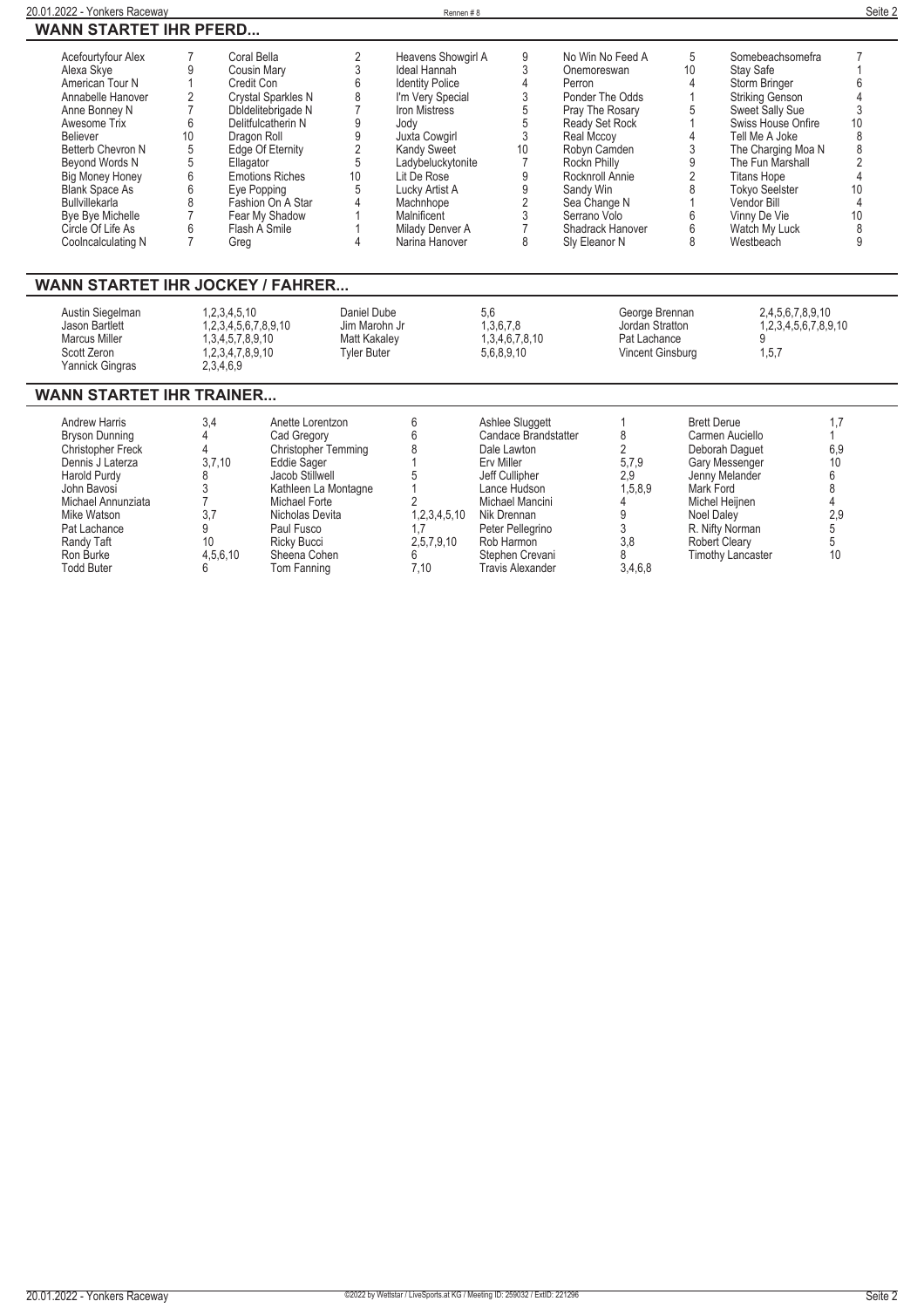**20.01.2022 - Yonkers Raceway** Rennen # 1 **Seite 3**

**1**

**00:55**

**1600 m Race 1**

**11.500 Rennpreis: 11.500**

F& M NW \$5,000 IN LAST 5 STARTS. STARTERS IN A CLASS|HIGHER THAN NW \$8,500 L5 OR A WINNER IN NW \$5,000 L5 IN|LAST<br>START NE. AE. OPT. CLMG. ALLOW. \$12,500. #8 STAY SAFE IS SCRATCHED JUDGES (L) TREATED WITH LASIX

| 1600                    |                                                                                                                                                |  |
|-------------------------|------------------------------------------------------------------------------------------------------------------------------------------------|--|
| 1                       | <b>Ready Set Rock</b><br>5j. rotbraun S (Rock N Roll Heaven - Popcorn<br>Trainer: Nicholas Devita                                              |  |
| 63.5                    | Besitzer: David R Hamm, Dagsboro, De;                                                                                                          |  |
| ML: 8,0                 | <b>Austin Siegelman</b>                                                                                                                        |  |
| $\overline{\mathbf{2}}$ | <b>Ponder The Odds</b><br>6j. rotbraun S (Ponder - Figure The Odds)<br>Trainer: Kathleen La Montagne                                           |  |
| 61.2                    | Besitzer: Kathleen & Donald J La Mont                                                                                                          |  |
| ML: 3,0                 | Jim Marohn Jr                                                                                                                                  |  |
| 3<br>68.0               | <b>Woodmere Skyroller</b><br>5j. rotbraun S (Rollwithitharry - Skylark Hanov<br>Trainer: Lance Hudson<br>Besitzer: William A Hartt, Carmel, Me |  |
|                         |                                                                                                                                                |  |
| ML: 4.0                 | <b>Scott Zeron</b>                                                                                                                             |  |
| 4                       | <b>Sea Change N</b><br>7j. grau S (Somebeachsomewhere - Dancingo<br>Trainer: Brett Derue                                                       |  |
| 83.9                    | Besitzer: Brett D Derue, Queensbury, Ny                                                                                                        |  |
| ML: 45,0                | <b>Jordan Stratton</b>                                                                                                                         |  |
| 5                       | <b>Fear My Shadow</b><br>7j. schwarz S (Shadow Play - Tell Me Everythi<br>Trainer: Paul Fusco                                                  |  |
| 77.1                    | Besitzer: Robert J Arzano, Colonia, Nj                                                                                                         |  |
| ML: 5,0                 | <b>Vincent Ginsburg</b>                                                                                                                        |  |
| 6<br>68.0               | <b>American Tour N</b><br>8j. rotbraun S (American Ideal - Armainapocke<br>Trainer: Carmen Auciello<br>Besitzer: Stephen Klunowski, North Yor  |  |
| ML: 16,0                | <b>Marcus Miller</b>                                                                                                                           |  |
|                         | <b>Flash A Smile</b><br>6j. rotbraun S (Bettor's Delight - Mcgrin N Mcb                                                                        |  |
| 63.5                    | Trainer: Ashlee Sluggett<br>Besitzer: Robert J Herber, Burnsville, M                                                                           |  |
| ML: 21,0                | <b>Matt Kakaley</b>                                                                                                                            |  |
| 8                       | <b>Stay Safe</b><br>5j. rotbraun S (Tigerama - Hands Off My Lover<br>Trainer: Eddie Sager                                                      |  |
| 70.3                    | Besitzer: Gary R Weidelman, Forked Ri                                                                                                          |  |
|                         | <b>Jason Bartlett</b>                                                                                                                          |  |
| Ergebnis:               | Quoten:                                                                                                                                        |  |
|                         |                                                                                                                                                |  |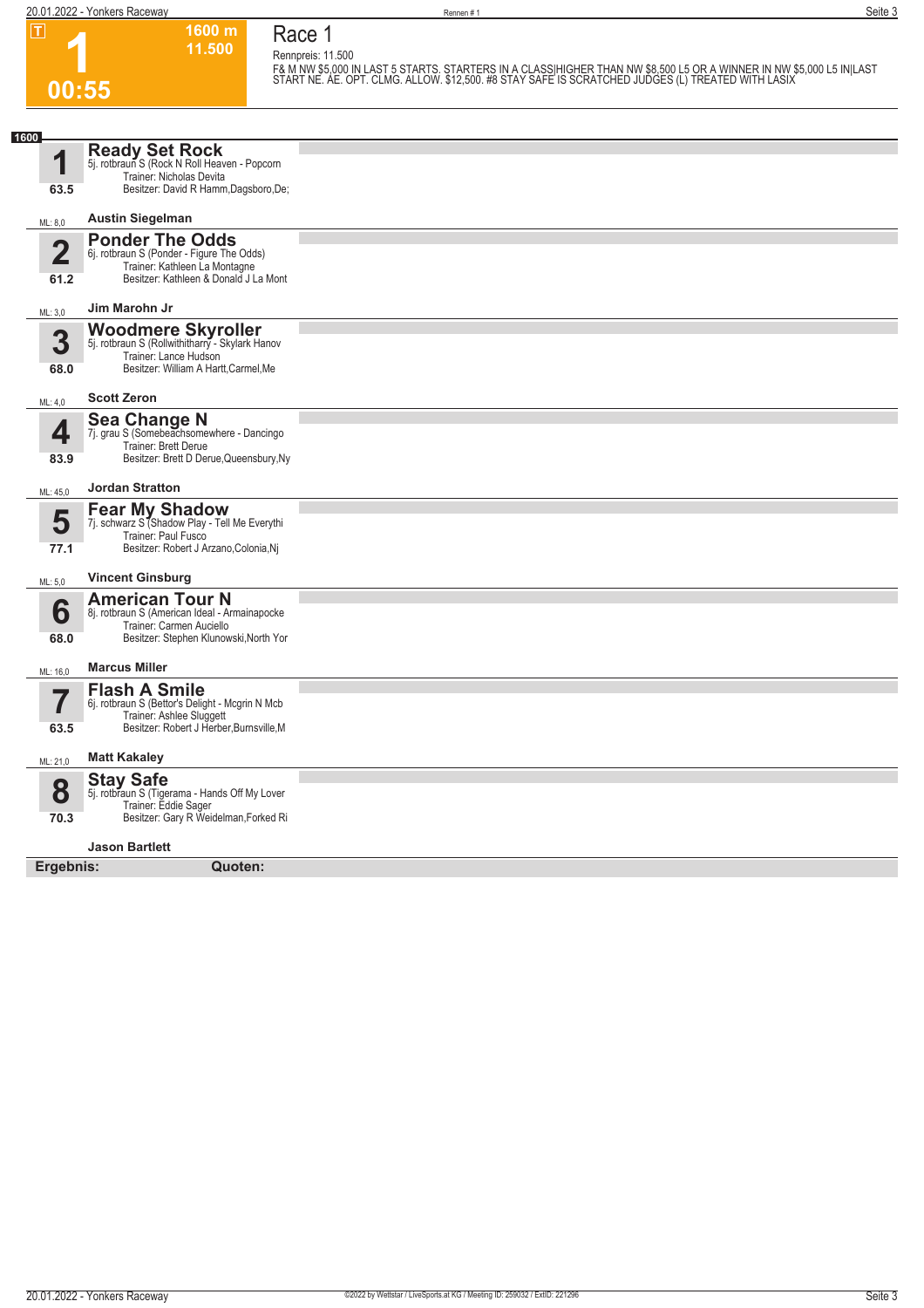**1600 m 30.000**  **Race 2**

**2**

|                | 30,000                                                                    | Rennpreis: 30.000                                         |
|----------------|---------------------------------------------------------------------------|-----------------------------------------------------------|
|                |                                                                           | F& M NW \$30,000 IN LAST 5 STARTS. (L) TREATED WITH LASIX |
| 01:15          |                                                                           |                                                           |
|                |                                                                           |                                                           |
| 1600           | <b>Coral Bella</b>                                                        |                                                           |
| 1              | 6j. rotbraun S (Hypnotic Blue Chip - Carolstern<br>Trainer: Michael Forte |                                                           |
| 83.9           | Besitzer: My Buddy Stables, Bronxville,                                   |                                                           |
| ML: 5,0        | <b>Jordan Stratton</b>                                                    |                                                           |
|                | <b>Machnhope</b>                                                          |                                                           |
| $\overline{2}$ | 7j. rotbraun S (Mach Three - Hope For Life)<br>Trainer: Noel Daley        |                                                           |
| 68.0           | Besitzer: Deo Volente Farms Llc, Flemi                                    |                                                           |
| ML: 3,0        | <b>Scott Zeron</b>                                                        |                                                           |
|                | <b>The Fun Marshall</b>                                                   |                                                           |
| 3              | 5j. rotbraun S (So Surreal - Hallmark Hanover)<br>Trainer: Dale Lawton    |                                                           |
| 70.3           | Besitzer: Chris S Lawton, Vernon, Ny; Da                                  |                                                           |
| ML: 4,0        | <b>Jason Bartlett</b>                                                     |                                                           |
|                | <b>Annabelle Hanover</b>                                                  |                                                           |
| 4              | 5j. rotbraun S (Somebeachsomewhere - Alway<br>Trainer: Jeff Cullipher     |                                                           |
| 68.0           | Besitzer: Pollack Racing Llc, Venetia, Pa                                 |                                                           |
| ML: 45,0       | <b>Yannick Gingras</b>                                                    |                                                           |
| 5              | <b>Edge Of Eternity</b><br>6j. rotbraun S (A Rocknroll Dance - Margin Blu |                                                           |
|                | Trainer: Nicholas Devita                                                  |                                                           |
| 63.5           | Besitzer: David R Hamm, Dagsboro, De                                      |                                                           |
| ML: 9,0        | <b>Austin Siegelman</b>                                                   |                                                           |
|                | <b>Rocknroll Annie</b>                                                    |                                                           |
| 6              | 6j. rotbraun S (A Rocknroll Dance - Miss Annie<br>Trainer: Ricky Bucci    |                                                           |
| 65.8           | Besitzer: Ricky A Bucci, Campbell Hall,                                   |                                                           |
| ML: 9.0        | George Brennan                                                            |                                                           |
| Ergebnis:      | Quoten:                                                                   |                                                           |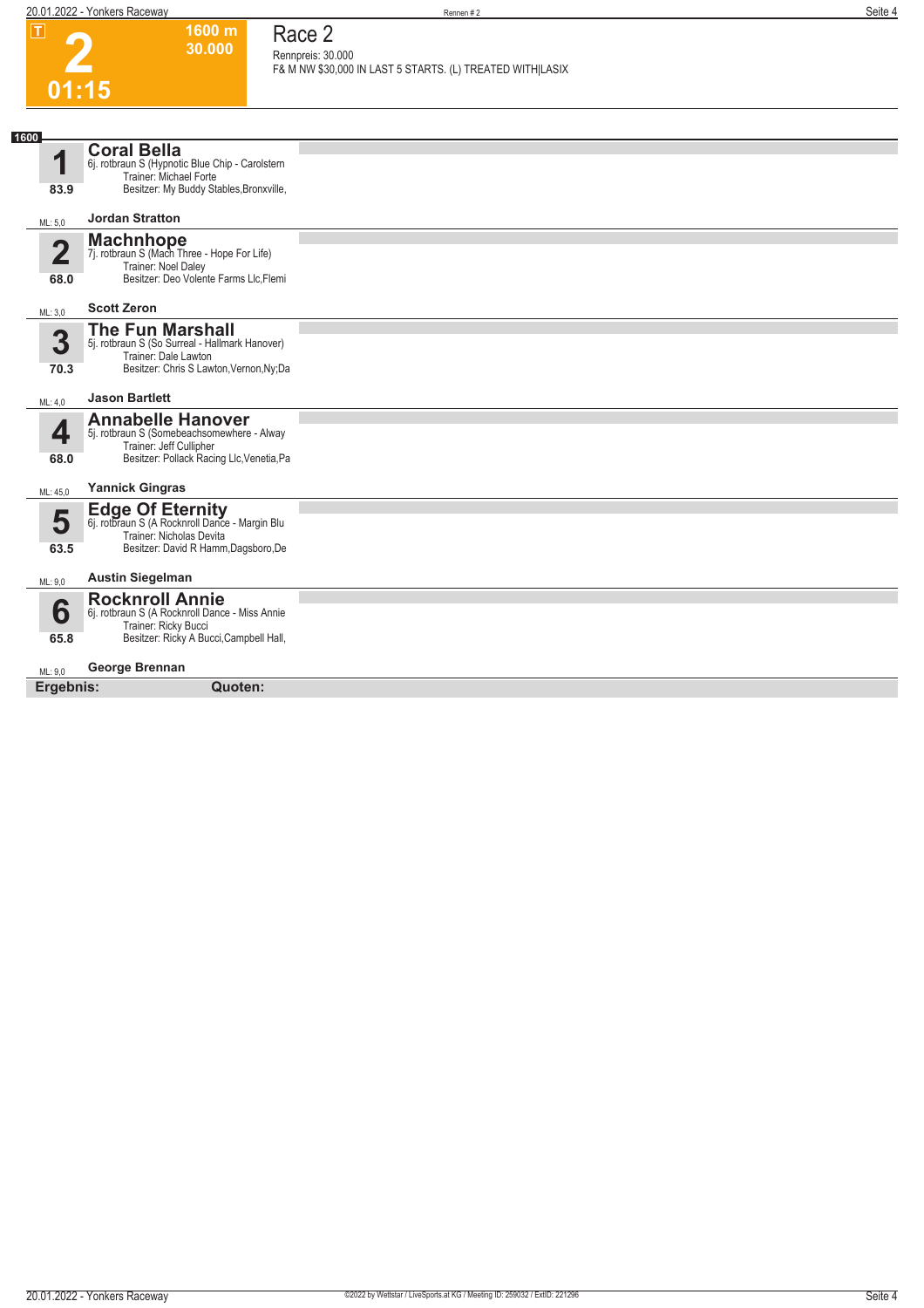**3**

**01:35**

**Race 3 Rennpreis: 17.500**

**1600 m**

**17.500**  F& M NW \$10,000 IN LAST 5 STARTS. WINNER OF BASE CLASSINW \$10,000 L5 IN LAST START NE. AE. WINNER IN LAST|START OF<br>BASE CLASS NW \$7,500 L5. AE. OPT. CLMG. ALLOW. \$20,000. (L) TREATED WITH LASIX

| 1600                    |                                                                                                  |  |
|-------------------------|--------------------------------------------------------------------------------------------------|--|
| 1                       | Juxta Cowgirl<br>8j. rotbraun S (Relentless Yankee - Juxtapositi                                 |  |
| 68.0                    | Trainer: Mike Watson<br>Besitzer: Glasser Racing Llc, Randolph,                                  |  |
| ML: 8,0                 | <b>Scott Zeron</b>                                                                               |  |
|                         | <b>Malnificent</b>                                                                               |  |
| 2                       | 7j. grau S (Somebeachsomewhere - Malabrigo                                                       |  |
| 83.9                    | Trainer: Dennis J Laterza<br>Besitzer: Latz A Luck Stb, W Islp, Ny; Wi                           |  |
| ML: 4,0                 | <b>Jordan Stratton</b>                                                                           |  |
|                         | <b>Robyn Camden</b>                                                                              |  |
| 3                       | 7j. rotbraun S (Art Professor - Keystone Havoc                                                   |  |
| 61.2                    | Trainer: Rob Harmon<br>Besitzer: Jason A Osullivan, Dublin, Ir                                   |  |
| ML: 28,0                | Jim Marohn Jr                                                                                    |  |
|                         | <b>Ideal Hannah</b>                                                                              |  |
| 4                       | 5j. rotbraun S (American Ideal - Hannah Isabel                                                   |  |
| 63.5                    | Trainer: Travis Alexander<br>Besitzer: M Spacc Stables, Pleasant Va                              |  |
| ML: 10,0                | <b>Matt Kakaley</b>                                                                              |  |
|                         | <b>Sweet Sally Sue</b>                                                                           |  |
| 5                       | 5j. grau S (Panther Hanover - Artifical Sweetn                                                   |  |
| 63.5                    | Trainer: Nicholas Devita<br>Besitzer: Robert J Stasio, Staten Island,                            |  |
| ML: 7,0                 | <b>Austin Siegelman</b>                                                                          |  |
|                         |                                                                                                  |  |
| 6                       | I'm Very Special<br>6j. rotbraun S (American Ideal - I'm Just Speci<br>Trainer: Peter Pellegrino |  |
| 68.0                    | Besitzer: Melvyn J Colby, Palm Beach, F                                                          |  |
| ML: 55,0                | <b>Yannick Gingras</b>                                                                           |  |
|                         | <b>Woodmere Harriet</b>                                                                          |  |
| $\overline{\mathbf{Z}}$ | 5j. rotbraun S (Rollwithitharry - Sanfrangelica)                                                 |  |
| 68.0                    | Trainer: John Bavosi<br>Besitzer: Jeffrey N Webster, Lakeworth,                                  |  |
| ML: 21,0                | <b>Marcus Miller</b>                                                                             |  |
|                         | <b>Cousin Mary</b><br>9j. rotbraun S (Camluck - Chianti Seelster)                                |  |
| 8                       | Trainer: Andrew Harris                                                                           |  |
| 70.3                    | Besitzer: Jeffrey Williamson, Blyth, On,                                                         |  |
| ML: 21,0                | <b>Jason Bartlett</b>                                                                            |  |
| Ergebnis:               | Quoten:                                                                                          |  |
|                         |                                                                                                  |  |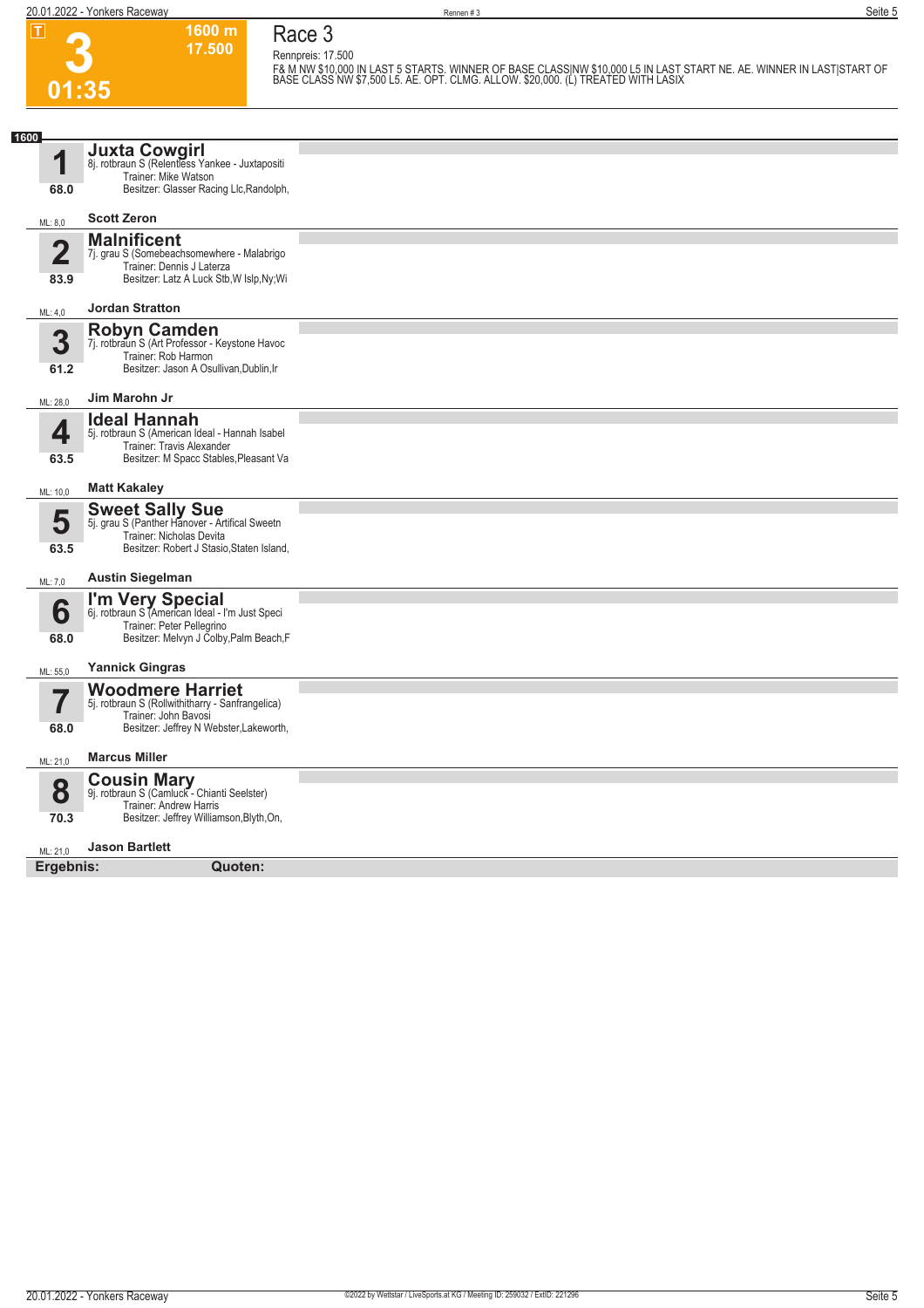**1600 m 18.000**  **Race 4**



## **Rennpreis: 18.000 3-6 YO NW 4 P-M RACES OR \$50,000 LT. AE. 3-6 YO NW 2|P-M RACES OR \$50,000 LT TO DRAW INSIDE (L) TREATED WITH|LASIX**

| 1600                            |                                                                                                                                                   |  |
|---------------------------------|---------------------------------------------------------------------------------------------------------------------------------------------------|--|
| 1                               | <b>Fashion On A Star</b><br>4j. rotbraun W (Father Patrick - Allerage Star)<br>Trainer: Christopher Freck                                         |  |
| 68.0                            | Besitzer: Allen P Wenc, Millstone, Nj; Th                                                                                                         |  |
| ML: 21,0                        | <b>Marcus Miller</b>                                                                                                                              |  |
| $\overline{\mathbf{2}}$<br>83.9 | <b>Perron</b><br>4j. grau W (My Mvp - Long Island Tea)<br>Trainer: Michael Mancini<br>Besitzer: S Stewart, Prs, Ky; D Wright, W                   |  |
| ML: 4,0                         | <b>Jordan Stratton</b>                                                                                                                            |  |
| 3<br>63.5                       | <b>Striking Genson</b><br>4j. rotbraun H (And Away We Go - Genuinely<br>Trainer: Nicholas Devita<br>Besitzer: Robert J Stasio, Staten Island,     |  |
| ML: 45,0                        | <b>Austin Siegelman</b>                                                                                                                           |  |
| 4<br>70.3                       | Real Mccoy<br>5j. rotbraun W (Better Caviar - Miley Hanover)<br>Trainer: Bryson Dunning<br>Besitzer: Dante J Scattolini, Cape May                 |  |
| ML: 45,0                        | <b>Jason Bartlett</b>                                                                                                                             |  |
| 5<br>63.5                       | <b>Identity Police</b><br>4j. rotbraun H (Muscle Hill - Lookin Sharp)<br>Trainer: Travis Alexander<br>Besitzer: Fiddler's Creek Stbs, Npls, Fl; A |  |
| ML: 8,0                         | <b>Matt Kakaley</b>                                                                                                                               |  |
| 6<br>68.0                       | <b>Titans Hope</b><br>4j. rotbraun S (E L Titan - Fiery Manes)<br>Trainer: Andrew Harris<br>Besitzer: Thomas A & Elizabeth C Ran                  |  |
| ML: 5,0                         | <b>Scott Zeron</b>                                                                                                                                |  |
| $\overline{\mathbf{7}}$<br>68.0 | <b>Vendor Bill</b><br>4j. grau W (Credit Winner - Classical Girl)<br>Trainer: Michel Heijnen<br>Besitzer: Racing Inc, Creamridge, Nj              |  |
| ML: 13,0                        | <b>Yannick Gingras</b>                                                                                                                            |  |
| 8<br>65.8                       | Greg<br>4j. rotbraun W (Kadabra - Smoothie Hanover)<br>Trainer: Ron Burke<br>Besitzer: Burke Racing Stable Llc, Fred                              |  |
| ML: 13,0                        | George Brennan                                                                                                                                    |  |
| Ergebnis:                       | Quoten:                                                                                                                                           |  |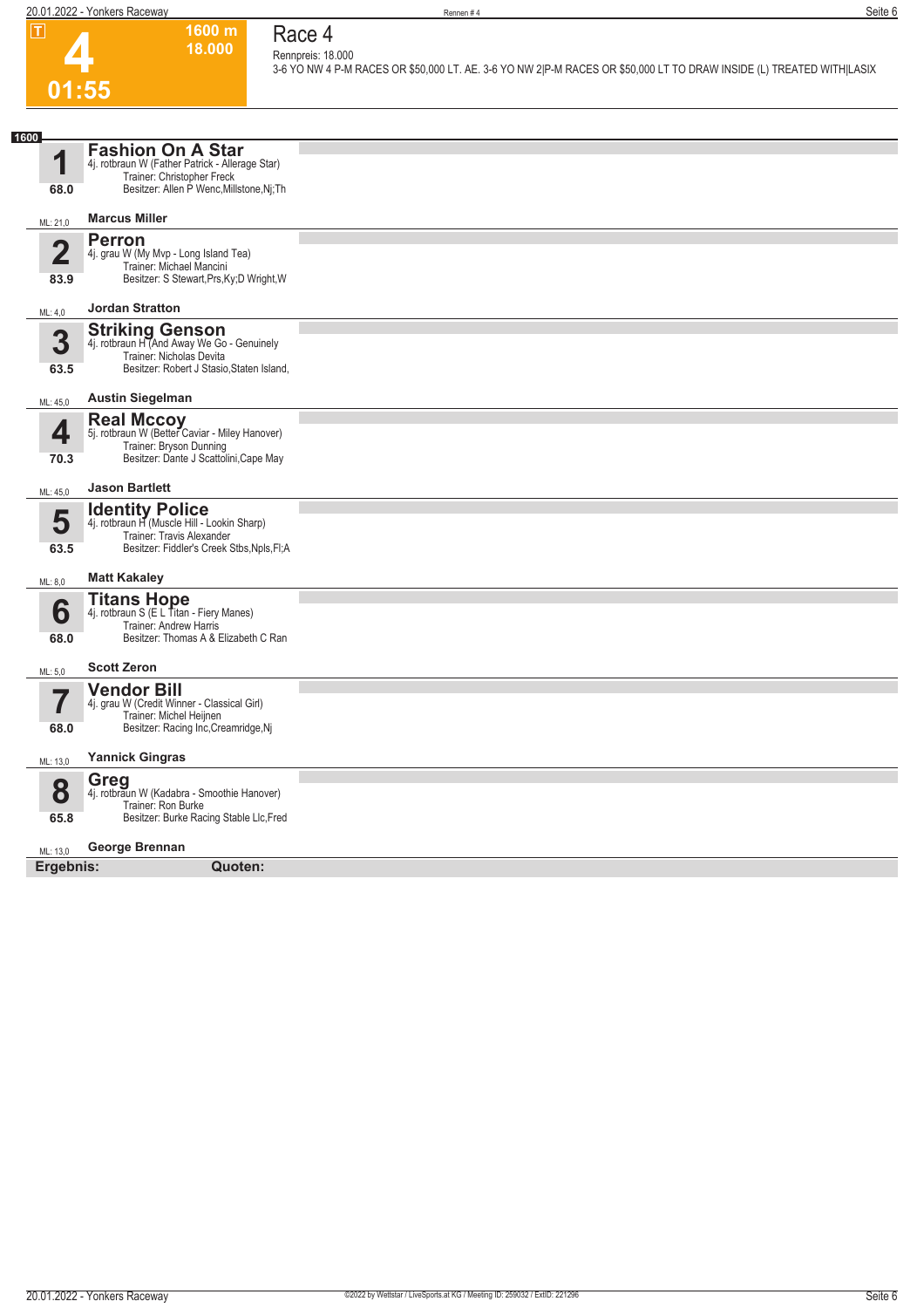**5**

**02:15**

**Race 5 Rennpreis: 25.000**

**1600 m 25.000** 

**F& M NW \$20,000 IN LAST 5 STARTS. AE. 3,4& 5 YO NW10|P-M LT. AE. F-M NW \$15,000 IN LAST 5 STARTS OR NW 9 P-M|RACES LT. DRAW INSIDE (L) TREATED WITH LASIX** 

| 1600       |                                                                                                                                               |  |
|------------|-----------------------------------------------------------------------------------------------------------------------------------------------|--|
| 1          | Eye Popping<br>5j. rotbraun S (So Surreal - Paramelons Hanov                                                                                  |  |
| 68.0       | Trainer: Ricky Bucci<br>Besitzer: Ricky A Bucci, Campbell Hall,                                                                               |  |
|            |                                                                                                                                               |  |
| ML: 11,0   | <b>Tyler Buter</b>                                                                                                                            |  |
| 2          | Ellagator<br>5j. rotbraun S (Western Vintage - Dame Truth)<br>Trainer: Robert Cleary                                                          |  |
| 83.9       | Besitzer: Howard A Taylor, Philadelphia                                                                                                       |  |
| ML: 4,0    | <b>Jordan Stratton</b>                                                                                                                        |  |
| 3          | <b>Iron Mistress</b><br>7j. grau S (Bettor's Delight - Born To Rock)<br>Trainer: Jacob Stillwell                                              |  |
| 77.1       | Besitzer: J M F Racing Llc, Freehold, Nj                                                                                                      |  |
| ML: 9,0    | <b>Vincent Ginsburg</b>                                                                                                                       |  |
| 4          | <b>Jody</b><br>4j. schwarz S (Betterthancheddar - Topgun La<br>Trainer: Ron Burke                                                             |  |
| 65.8       | Besitzer: Burke Rcg Stb, Pa; F Baldachi                                                                                                       |  |
| ML: 3,0    | George Brennan                                                                                                                                |  |
| 5<br>69.4  | <b>Betterb Chevron N</b><br>9j. rotbraun S (Bettor's Delight - Waihemo Anvi<br>Trainer: Lance Hudson<br>Besitzer: William A Hartt, Carmel, Me |  |
| ML: 55,0   | <b>Daniel Dube</b>                                                                                                                            |  |
| 6<br>68.0  | No Win No Feed A<br>7j. rotbraun S (A Rocknroll Dance - Designer<br>Trainer: Erv Miller<br>Besitzer: Douglas S Overhiser, Shorew              |  |
| ML: 16,0   | <b>Marcus Miller</b>                                                                                                                          |  |
| $\sqrt{2}$ | <b>Beyond Words N</b><br>6j. rotbraun S (Art Major - Quote Me)<br>Trainer: R. Nifty Norman                                                    |  |
| 70.3       | Besitzer: Richard Poillucci, South Easto                                                                                                      |  |
| ML: 6,0    | <b>Jason Bartlett</b>                                                                                                                         |  |
| 8          | <b>Pray The Rosary</b><br>5j. rotbraun S (Art Official - Tahiti Sweetie)<br>Trainer: Nicholas Devita                                          |  |
| 63.5       | Besitzer: Robert J Stasio, Staten Island,                                                                                                     |  |
| ML: 21,0   | <b>Austin Siegelman</b>                                                                                                                       |  |
| Ergebnis:  | Quoten:                                                                                                                                       |  |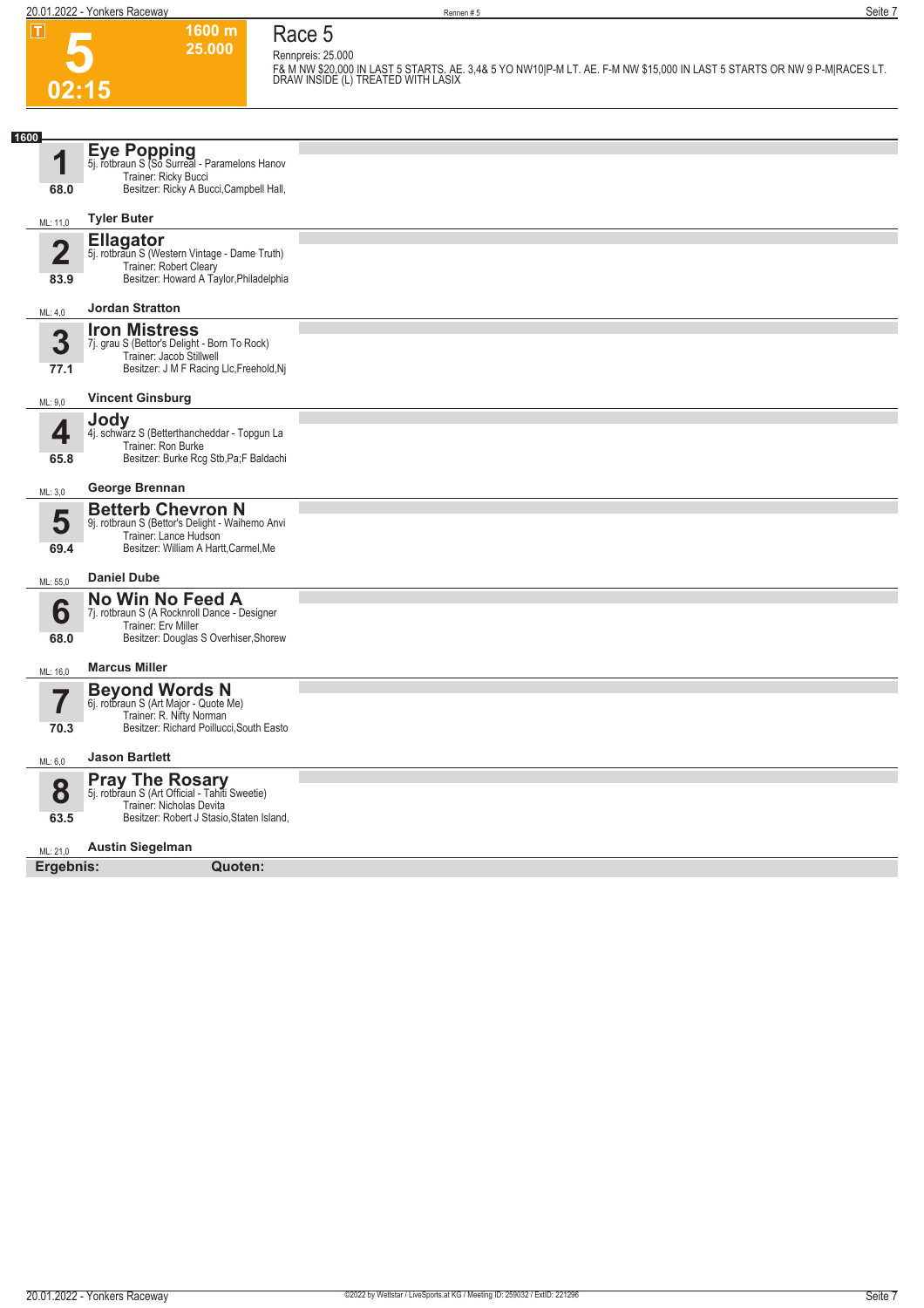**1600 m 20.000**  **Race 6 Rennpreis: 20.000**

**6**

|                         |                                                                          | 3-6 YO NW 6 P-M RACES OR \$75,450 LT. (L) TREATED WITH LASIX |
|-------------------------|--------------------------------------------------------------------------|--------------------------------------------------------------|
| 02:35                   |                                                                          |                                                              |
|                         |                                                                          |                                                              |
| 1600                    | <b>Awesome Trix</b>                                                      |                                                              |
| 1                       | 4j. rotbraun S (Trixton - Awesome Chrissy)<br>Trainer: Sheena Cohen      |                                                              |
| 61.2                    | Besitzer: Jesmeral Stable, Scarsdale, N                                  |                                                              |
| ML: 35,0                | Jim Marohn Jr                                                            |                                                              |
|                         | Big Money Honey<br>6j. rotbraun W (Muscle Mass - Habanero Hone           |                                                              |
| $\overline{\mathbf{2}}$ | Trainer: Travis Alexander                                                |                                                              |
| 63.5                    | Besitzer: Fiddler's Creek Stables Llc, N                                 |                                                              |
| ML: 8,0                 | <b>Matt Kakaley</b>                                                      |                                                              |
| 3                       | <b>Serrano Volo</b>                                                      |                                                              |
|                         | 5j. rotbraun S (Explosive Matter - Sierra Glide)<br>Trainer: Cad Gregory |                                                              |
| 68.0                    | Besitzer: Joseph A Faraldo, Kew Garde                                    |                                                              |
| ML: 13,0                | <b>Yannick Gingras</b>                                                   |                                                              |
| 4                       | <b>Storm Bringer</b><br>5j. rotbraun W (Explosive Matter - Agenda To     |                                                              |
|                         | Trainer: Ron Burke                                                       |                                                              |
| 65.8                    | Besitzer: Burke Racing Stable Llc, Fred                                  |                                                              |
| ML: 45,0                | George Brennan                                                           |                                                              |
| 5                       | <b>Circle Of Life As</b><br>5j. grau S (Lionhunter - New Circle As)      |                                                              |
|                         | Trainer: Jenny Melander                                                  |                                                              |
| 83.9                    | Besitzer: Melander Racing Inc, Wind Ga                                   |                                                              |
| ML: 13,0                | <b>Jordan Stratton</b>                                                   |                                                              |
| 6                       | <b>Credit Con</b><br>4j. grau W (Credit Winner - Jesse's Con)            |                                                              |
|                         | Trainer: Todd Buter                                                      |                                                              |
| 68.0                    | Besitzer: Lee G Sitto, West Bloomfield,                                  |                                                              |
| ML: 45,0                | <b>Tyler Buter</b>                                                       |                                                              |
|                         | <b>Blank Space As</b><br>4j. rotbraun W (Lionhunter - Cordele As)        |                                                              |
|                         | Trainer: Anette Lorentzon                                                |                                                              |
| 70.3                    | Besitzer: Acl Stuteri Ab, Paris, Ky                                      |                                                              |
| ML: 9.0                 | <b>Jason Bartlett</b>                                                    |                                                              |
|                         | <b>Shadrack Hanover</b>                                                  |                                                              |
| 8                       | 5j. rotbraun H (Muscle Hill - Shared Past)<br>Trainer: Deborah Daguet    |                                                              |
| 69.4                    | Besitzer: Kapildeo Singh, Yorktown Hei                                   |                                                              |
| ML: 13,0                | <b>Daniel Dube</b>                                                       |                                                              |
| Ergebnis:               | Quoten:                                                                  |                                                              |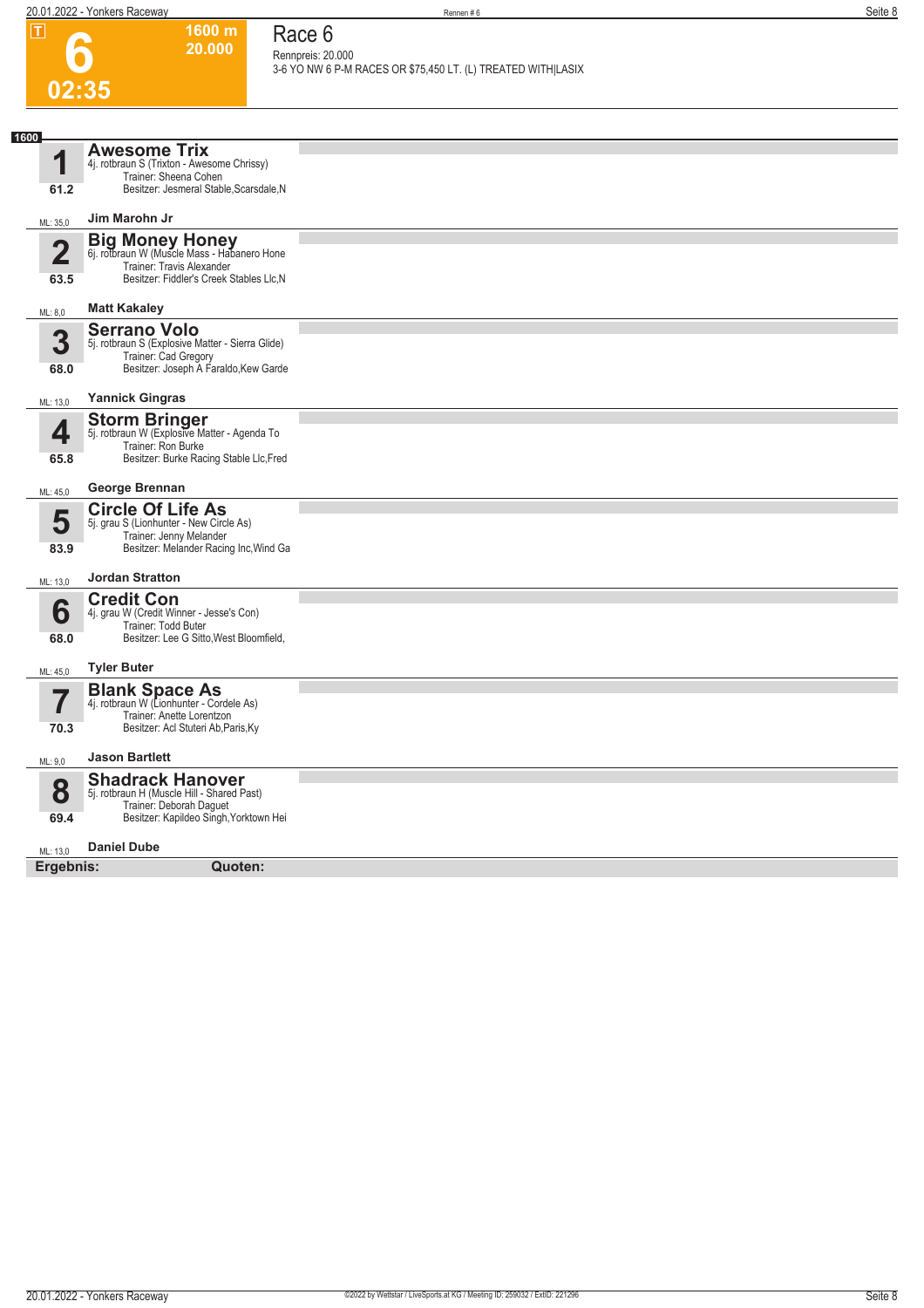**20.01.2022 - Yonkers Raceway** Rennen # 7 **Seite 9**

**7**

**02:55**

**1600 m Race 7**

**17.500** 

**Rennpreis: 17.500 F& M NW \$10,650 IN LAST 5 STARTS. WINNER OF THE BASE|CLASS NW \$10,000 L5 IN LAST START NE. AE. WINNERS IN|LAST START OF THE BASE CLASS NW \$7,500 L5. AE. OPT. CLMG. ALLOW. \$20,000. (L) TREATED WITH LASIX** 

| 1600                   |                                                                                                                                      |  |
|------------------------|--------------------------------------------------------------------------------------------------------------------------------------|--|
| 1                      | <b>Dbldelitebrigade N</b><br>8j. rotbraun S (Bettor's Delight - Smithie's Deli<br>Trainer: Tom Fanning                               |  |
| 68.0                   | Besitzer: Anthony J Gruppo, Hamburg,                                                                                                 |  |
| ML: 5,0                | <b>Scott Zeron</b>                                                                                                                   |  |
| $\overline{2}$<br>65.8 | Ladybeluckytonite<br>6j. rotbraun S (Art Major - Run On Luck)<br>Trainer: Ricky Bucci<br>Besitzer: Ricky A Bucci, Campbell Hall,     |  |
|                        | George Brennan                                                                                                                       |  |
| ML: 3,0                |                                                                                                                                      |  |
| 3                      | <b>Bye Bye Michelle</b><br>12j. schwarz S (Stonebridge Regal - Wuzz A B                                                              |  |
| 61.2                   | Trainer: Mike Watson<br>Besitzer: Clifford N Grundy, Boca Raton                                                                      |  |
| ML: 13,0               | Jim Marohn Jr                                                                                                                        |  |
| 4                      | <b>Acefourtyfour Alex</b><br>9j. kastanie S (Sir Luck - Iliketomuvitmuvit)                                                           |  |
| 63.5                   | Trainer: Dennis J Laterza<br>Besitzer: Charles H Fernandes Jr, Ham                                                                   |  |
|                        |                                                                                                                                      |  |
| ML: 8,0                | <b>Matt Kakaley</b>                                                                                                                  |  |
| 5                      | <b>Milady Denver A</b><br>12j. rotbraun S (Our Sir Vancelot - Aegean Spr<br>Trainer: Michael Annunziata                              |  |
| 70.3                   | Besitzer: Ettore Annunziata Rev Tr, Ma                                                                                               |  |
| ML: 45,0               | <b>Jason Bartlett</b>                                                                                                                |  |
| 6<br>83.9              | Somebeachsomefra<br>5j. rotbraun S (Somebeachsomewhere - Ms C<br>Trainer: Brett Derue<br>Besitzer: S Picarazzi, Clftn Pk, Ny; S Peti |  |
| ML: 5,0                | <b>Jordan Stratton</b>                                                                                                               |  |
|                        | <b>Anne Bonney N</b><br>7j. rotbraun S (Net Ten Eom - Galleons Rewar                                                                 |  |
| $\prime$<br>77.1       | Trainer: Paul Fusco<br>Besitzer: J M F Racing Llc, Freehold, Nj                                                                      |  |
|                        |                                                                                                                                      |  |
| ML: 21,0               | <b>Vincent Ginsburg</b>                                                                                                              |  |
| 8                      | <b>Coolncalculating N</b><br>7j. rotbraun S (Art Major - Hot And Saucy)<br>Trainer: Erv Miller                                       |  |
| 68.0                   | Besitzer: Ervin Miller Stable Inc, Wind G                                                                                            |  |
| ML: 21,0               | <b>Marcus Miller</b>                                                                                                                 |  |
| Ergebnis:              | Quoten:                                                                                                                              |  |
|                        |                                                                                                                                      |  |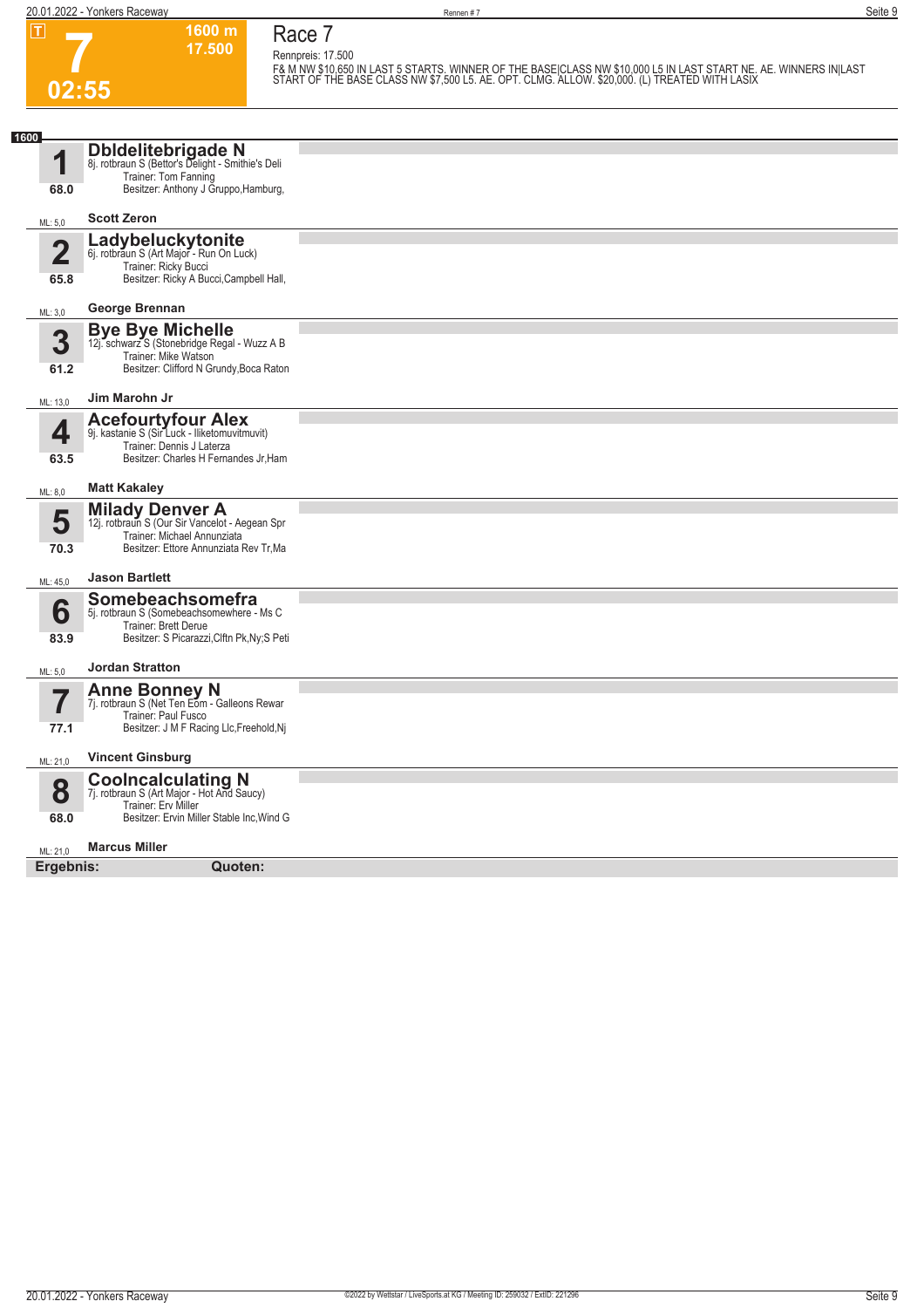**8**

 $\overline{\phantom{0}}$ 

 $\overline{\phantom{0}}$ 

**Race 8**

**Rennpreis: 11.500**

**1600 m 11.500** 

|                                 |                                                                                                                                                                   | F& M NW \$5,000 IN LAST 5 STARTS. STARTERS IN A CLASS HIGHER THAN NW \$8,500 L5 OR A WINNER IN NW \$5,000 L5 IN LAST<br>START NE. AE. OPT. CLMG. ALLOW. \$12,500. (L) TREATED WITH LASIX |
|---------------------------------|-------------------------------------------------------------------------------------------------------------------------------------------------------------------|------------------------------------------------------------------------------------------------------------------------------------------------------------------------------------------|
| 03:15                           |                                                                                                                                                                   |                                                                                                                                                                                          |
|                                 |                                                                                                                                                                   |                                                                                                                                                                                          |
| 1600<br>1<br>70.3               | <b>Watch My Luck</b><br>10j. rotbraun S (Camluck - Watch Over Me)<br>Trainer: Mark Ford<br>Besitzer: All Star Racing Inc, Towaco, Nj                              |                                                                                                                                                                                          |
| ML: 35,0                        | <b>Jason Bartlett</b>                                                                                                                                             |                                                                                                                                                                                          |
| $\overline{\mathbf{2}}$<br>83.9 | <b>Sandy Win</b><br>10j. rotbraun S (Sand Shooter - Google)<br>Trainer: Candace Brandstatter<br>Besitzer: Cassandra Solarte, Chula Vist                           |                                                                                                                                                                                          |
| ML: 26,0                        | <b>Jordan Stratton</b>                                                                                                                                            |                                                                                                                                                                                          |
| 3<br>65.8                       | <b>Tell Me A Joke</b><br>7j. grau S (Art Major - Camadian)<br>Trainer: Christopher Temming<br>Besitzer: Christopher B Temming, Hunti                              |                                                                                                                                                                                          |
| ML: 7,0                         | George Brennan                                                                                                                                                    |                                                                                                                                                                                          |
| 4<br>68.0                       | <b>Bullvillekarla</b><br>7j. rotbraun S (Bullville Powerful - Bullville Nan<br>Trainer: Stephen Crevani<br>Besitzer: Carole & Stephen Crevani, Bul                |                                                                                                                                                                                          |
| ML: 9,0                         | <b>Marcus Miller</b>                                                                                                                                              |                                                                                                                                                                                          |
| 5<br>61.2                       | <b>The Charging Moa N</b><br>11j. rotbraun S (Changeover - Special Ops)<br>Trainer: Rob Harmon<br>Besitzer: Harmon Rcg Stb, Pa; Winners                           |                                                                                                                                                                                          |
| ML: 8,0                         | Jim Marohn Jr                                                                                                                                                     |                                                                                                                                                                                          |
| 6<br>68.0<br>ML: 21,0           | <b>Crystal Sparkles N</b><br>9j. grau S (Rocknroll Hanover - Taylor Kate)<br>Trainer: Lance Hudson<br>Besitzer: William A Hartt, Carmel, Me<br><b>Scott Zeron</b> |                                                                                                                                                                                          |
| 63.5                            | Sly Eleanor N<br>9j. rotbraun S (Mcardle - Breeding N/A)<br>Trainer: Travis Alexander<br>Besitzer: Gary J Lance, Port Perry, On,                                  |                                                                                                                                                                                          |
| ML: 16,0                        | <b>Matt Kakaley</b>                                                                                                                                               |                                                                                                                                                                                          |
| 8<br>68.0                       | <b>Narina Hanover</b><br>5j. rotbraun S (Yankee Cruiser - Natural Parad<br>Trainer: Harold Purdy<br>Besitzer: Paul L Schell, Leesport, Pa                         |                                                                                                                                                                                          |
| ML: 21,0                        | <b>Tyler Buter</b>                                                                                                                                                |                                                                                                                                                                                          |

**Ergebnis: Quoten:**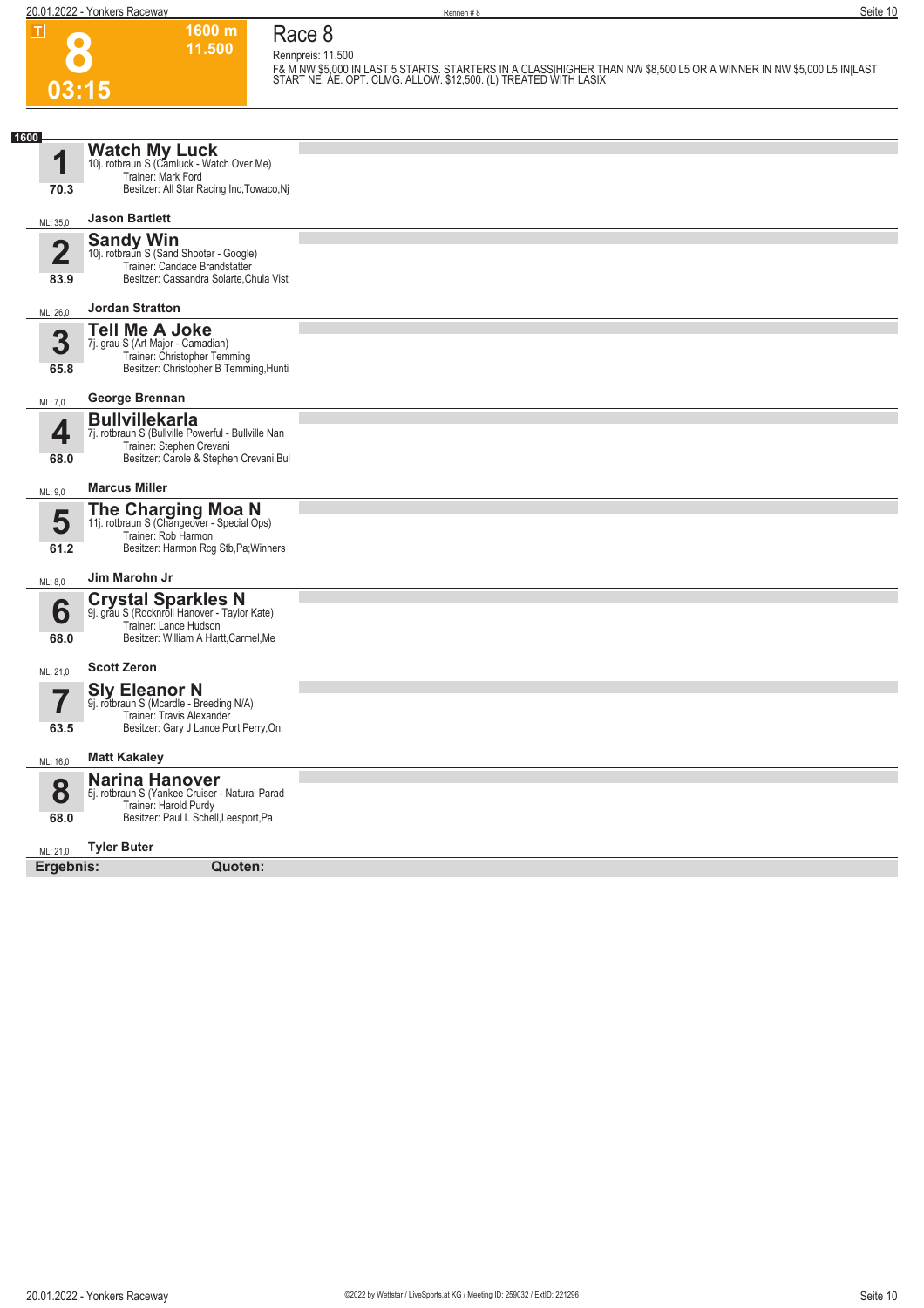**1600 m 39.000**  **Race 9 Rennpreis: 39.000**

| ய              | 1000111<br>39.000                                                                                       | Race 9<br>Rennpreis: 39.000                              |
|----------------|---------------------------------------------------------------------------------------------------------|----------------------------------------------------------|
|                |                                                                                                         | F& M OPEN HC 1 ASSIGNED 2-8 DRAWN (L) TREATED WITH LASIX |
| 03:35          |                                                                                                         |                                                          |
|                |                                                                                                         |                                                          |
| 1600           | <b>Alexa Skye</b>                                                                                       |                                                          |
| 1              | 5j. rotbraun S (Somebeachsomewhere - Pirou<br>Trainer: Jeff Cullipher                                   |                                                          |
| 68.0           | Besitzer: Pollack Racing Llc, Venetia, Pa                                                               |                                                          |
| ML: 35,0       | <b>Yannick Gingras</b>                                                                                  |                                                          |
| $\overline{2}$ | <b>Dragon Roll</b><br>5j. rotbraun S (Roll With Joe - Little Miss Drag                                  |                                                          |
| 68.0           | Trainer: Ricky Bucci<br>Besitzer: Ricky A Bucci, Campbell Hall,                                         |                                                          |
|                |                                                                                                         |                                                          |
| ML: 4,0        | <b>Tyler Buter</b>                                                                                      |                                                          |
| 3              | Westbeach<br>6j. rotbraun S (Somebeachsomewhere - I Will)                                               |                                                          |
| 83.9           | Trainer: Lance Hudson<br>Besitzer: William A Hartt, Carmel, Me                                          |                                                          |
| ML: 9,0        | <b>Jordan Stratton</b>                                                                                  |                                                          |
|                | <b>Lit De Rose</b>                                                                                      |                                                          |
| 4<br>78.5      | 7j. grau S (Leader Bayama - Intense)<br>Trainer: Pat Lachance<br>Besitzer: Guy Corbeil, Mirabel, Qc, Ca |                                                          |
| ML: 4,0        | <b>Pat Lachance</b>                                                                                     |                                                          |
| 5              | <b>Heavens Showgirl A</b><br>7j. rotbraun S (Rock N Roll Heaven - Miss Dev                              |                                                          |
| 65.8           | Trainer: Nik Drennan<br>Besitzer: Arrhythmic Llc, West Seneca,                                          |                                                          |
|                |                                                                                                         |                                                          |
| ML: 45,0       | George Brennan                                                                                          |                                                          |
| 6              | <b>Delitfulcatherin N</b><br>6j. grau S (Bettor's Delight - Natal Franco)                               |                                                          |
| 70.3           | Trainer: Deborah Daguet<br>Besitzer: D Racing Stable Inc, Middleto                                      |                                                          |
| ML: 21,0       | <b>Jason Bartlett</b>                                                                                   |                                                          |
|                | <b>Rockn Philly</b><br>6j. rotbraun S (A Rocknroll Dance - Philadelphi                                  |                                                          |
|                | Trainer: Noel Daley                                                                                     |                                                          |
| 68.0           | Besitzer: Brian S Gordon, Livingston, Nj;                                                               |                                                          |
| ML: 21,0       | <b>Scott Zeron</b>                                                                                      |                                                          |
| 8              | <b>Lucky Artist A</b><br>9j. rotbraun S (Artistic Fella - Corella Magic)                                |                                                          |
| 68.0           | Trainer: Erv Miller<br>Besitzer: Douglas S Overhiser, Shorew                                            |                                                          |
| ML: 21,0       | <b>Marcus Miller</b>                                                                                    |                                                          |
| Ergebnis:      | Quoten:                                                                                                 |                                                          |
|                |                                                                                                         |                                                          |